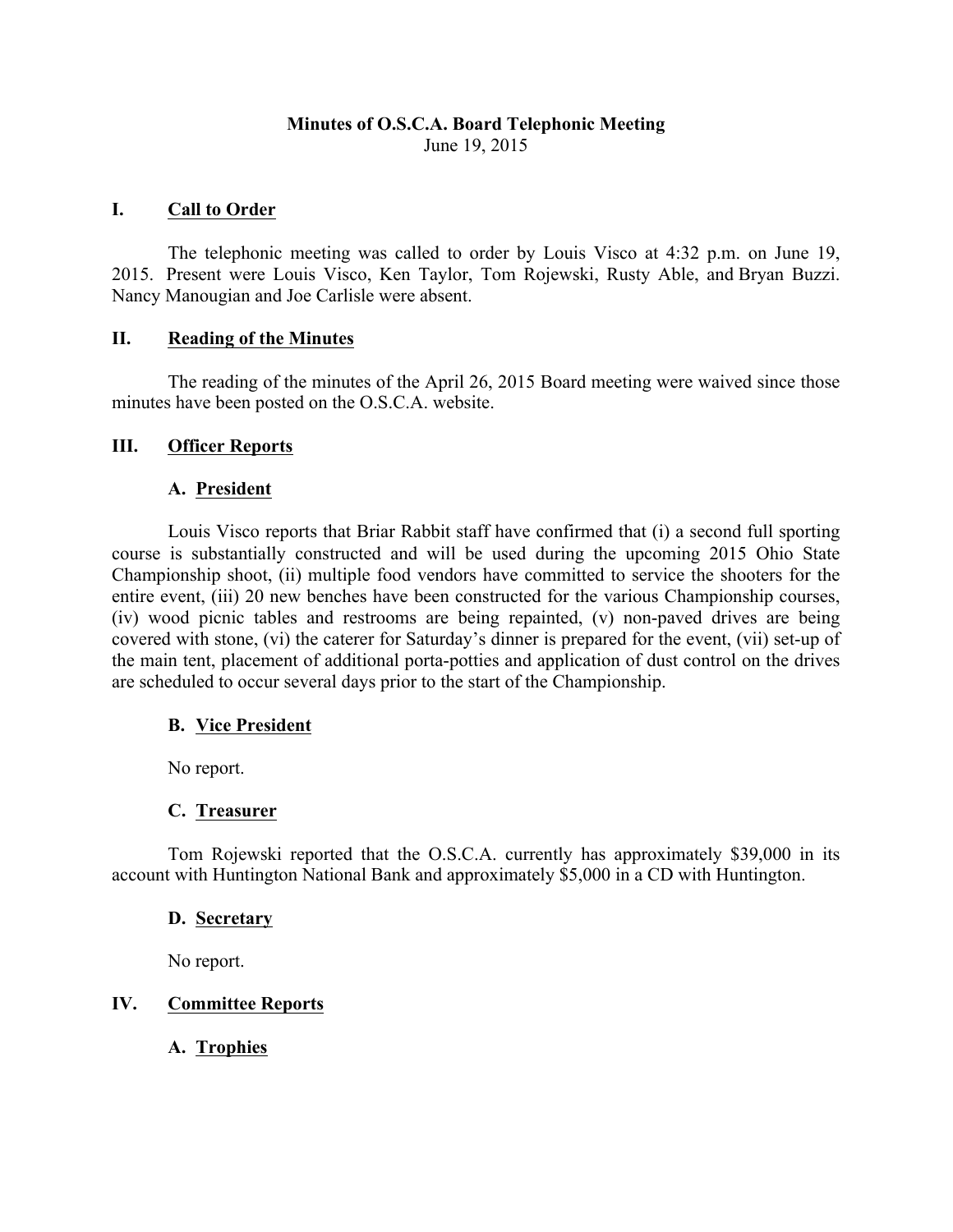Rusty Able reports that he's received all ordered trophies and belt buckles from Jim White. Overages have been sent back to Jim. In addition, Rusty anticipates receipt of several buckles and bases that required repair soon. Brian Buzzi confirms that two (2) trophies to be awarded to the in-state HOA winners of the Main event and the FITASC event are currently being constructed and anodized by Miles Badovich and bases are being prepared by Tom Smith. These trophies are sponsored by Rio. Lastly, a trophy has been purchased, in the event an outof-state competitor wins HOA FITASC.

## **B. Raffles/Shirts**

Bryan Buzzi has acquired quotes from Allgear Corp. for their production of the 2015 Ohio Championship shirts with embroidery to be provided entrants in the various shoot competitions. The shirts are dry-fit in material, burgundy and gray in color, with (i) the OSCA emblem embroidered on the left front, (ii) a FITASC line comprised of "Briar Rabbit" on the right front, and "Briar Rabbit 2015" on the left sleeve. The purchase price for 335 shirts will be \$5132 with setup. The Board considered two weights of shirt – light and heavyweight. On the basis of Brian's examination and support of the lightweight shirt as preferred for warm weather wear, Ken Taylor motioned for the Board's purchase of 325 lightweight shirts at the quoted amount, and Louis Visco seconded the motion.

## **C. Donations**

Bryan Buzzi confirmed that (i) White Flyer has committed to provide \$350 in cash, as well as apparel, for distribution at the shoot; (ii) Rio will donate 10 flats of shells, and (iii) Wild Ear is expected to donate one set of electronic ear plugs valued at \$1100. In addition, Brian confirms agreement from (i) Benelli for donation of a Nova pump, (ii) Jacqua's and Beretta for donation of a Beretta 686 Silver Pigeon with a Wenig custom stock and aluminum Americase, and (iii) Browning for another shotgun as yet undetermined. Bryan also notes that Ceasar Guirini is also considering donation of a shotgun. Louis Visco advises that (i) Briar Rabbit will have pens, pins and "lucky nickels" as momentos for handout to all entrants at the 2015 Championship, (ii) Cabelas has provided \$100 in merchandise cards for the Board's distribution, and (iii) a number of shirts from the 2014 Championship are available for handout.

# **V. Unfinished Business**

#### **A. Backtags/Registration**

Bryan Buzzi confirms that Beretta will again provide the backtags for this year's Ohio Sporting Championship, as well as bags and pens for handout to the shooters at registration. Louis Visco agrees to distribute proposed drafts of the welcome letter and rules for the Board's review next week, and explore the possibility of an email distribution to Ohio shooters promoting the upcoming Ohio Sporting Championship.

#### **VI. New Business**

No report.